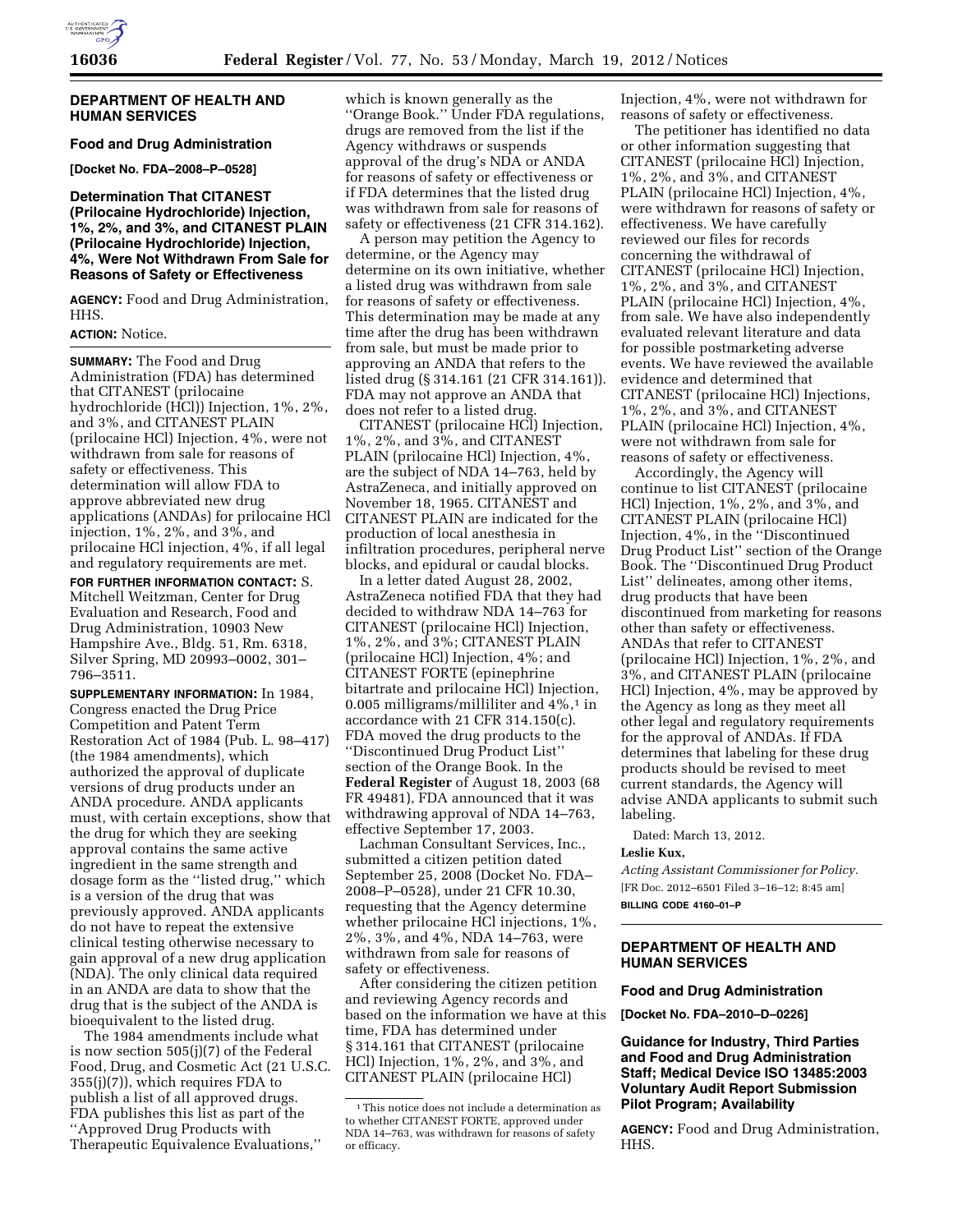#### **ACTION:** Notice.

**SUMMARY:** The Food and Drug Administration (FDA) is announcing the availability of the guidance entitled ''Medical Device ISO 13485:2003 Voluntary Audit Report Submission Pilot Program.'' This guidance document is intended to provide information on the implementation of the Food and Drug Administration Amendments Act of 2007 (FDAAA), which amends the Federal Food, Drug, and Cosmetic Act (the FD&C Act). This guidance document describes how FDA's Center for Devices and Radiological Health (CDRH) and Center for Biologics Evaluation and Research (CBER) are implementing this provision of the law. The Pilot Program will be effective June 5, 2012.

**DATES:** Submit either electronic or written comments on this guidance at any time. General comments on Agency guidance documents are welcome at any time.

**ADDRESSES:** Submit written requests for single copies of the guidance document entitled ''Medical Device ISO 13485:2003 Voluntary Audit Report Submission Pilot Program'' to the Division of Small Manufacturers, International, and Consumer Assistance, Center for Devices and Radiological Health, Food and Drug Administration, 10903 New Hampshire Ave., Bldg. 66, Rm. 4613, Silver Spring, MD 20993– 0002 or Office of Communication, Outreach and Development (HFM–40), 1401 Rockville Pike, suite 200N, Rockville, MD 20852. Send one selfaddressed adhesive label to assist that office in processing your request, or fax your request to 301–847–8149. See the **SUPPLEMENTARY INFORMATION** section for information on electronic access to the guidance.

Submit electronic comments on the guidance to *[http://www.regulations.gov.](http://www.regulations.gov)*  Submit written comments to the Division of Dockets Management (HFA– 305), Food and Drug Administration, 5630 Fishers Lane, rm. 1061, Rockville, MD 20852. Identify comments with the docket number found in brackets in the heading of this document.

## **FOR FURTHER INFORMATION CONTACT:**

Kimberly A. Trautman, Center for Devices and Radiological Health, Food and Drug Administration, 10903 New Hampshire Ave., Bldg. 66, Rm. 5400, Silver Spring, MD 20993–0002, 301– 796–5515; or Stephen Ripley, Center for Biologics Evaluation and Research (HFM–17), Food and Drug

Administration, 1401 Rockville Pike, Suite 200N, Rockville, MD 20852, 301– 827–6210.

#### **I. Background**

This guidance document is intended to provide information on the implementation of section 228 of FDAAA (Pub. L. 110–85), which amends section 704(g)(7) of the FD&C Act (21 U.S.C. 374(g)(7)). Under this guidance document, a device manufacturer whose establishment has been audited under one of the regulatory systems implemented by the Global Harmonization Task Force (GHTF) founding members  $1$  using International Organization for Standardization (ISO) 13485:2003 ''Medical devices—Quality management systems—Requirements for regulatory purposes'' and ISO 13485:2003 Technical Corrigendum 1:2009 ''Medical devices—Quality management systems—Requirements for regulatory purposes,'' (ISO 13485:2003) or a national adoption of this standard, e.g., EUROPEAN STANDARD EN ISO 13485 July 2003 + AC August 2009, ''Medical devices—Quality management systems—Requirements for regulatory purposes'' (ISO 13485:2003 + Cor 1:2009) (EN ISO 13485:2003/AC:2009), National Standard of Canada CAN/ CSA–ISO 13485:03 (ISO 13485:2003) ''Medical devices — Quality management systems—Requirements for regulatory purposes'' (Reaffirmed 2008) (CAN/CAS ISO 13485 13485:2003)), may voluntarily submit the resulting audit report to FDA. If, based on that report, FDA determines that there is minimal probability—in light of the relationship between the quality system deficiencies observed and the particular device and manufacturing processes involved—that the establishment will produce nonconforming and/or defective finished devices,<sup>2</sup> then FDA intends to use the audit results as part of its risk assessment to determine whether that establishment can be removed from FDA's routine work plan for 1 year. The voluntarily submitted ISO 13485:2003 ''Medical devices— Quality management systems— Requirements for regulatory purposes'' and ISO 13485:2003 Technical Corrigendum 1:2009 ''Medical devices— Quality management systems— Requirements for regulatory purposes,''

(ISO 13485:2003) audit report provides FDA a degree of assurance of compliance with basic and fundamental quality management system requirements for medical devices.

The medical device ISO 13485:2003 Voluntary Audit Report Submission Pilot Program outlined in the guidance is another way in which FDA may leverage audits performed by other GHTF regulators and their accredited third parties in order to assist FDA in setting risk-based inspectional priorities.

The draft guidance document entitled, ''Medical Device ISO 13485:2003 Voluntary Audit Report Submission Program'' was published for comment in the **Federal Register** of May 20, 2010 (75 FR 28257). Comments on the collection information were due July 19, 2010, and comments on the draft guidance document were due by August 18, 2010.

FDA received comments and suggestions to pilot this program for a period of time; an evaluation will follow to allow both FDA and industry to work out potential issues, obstacles, and resource allocations. FDA agrees and has decided to pilot this ISO 13485 Voluntary Audit Report Submission Program for a period of 2 years effective June 5, 2012. FDA will then evaluate the program and report on the findings and any issues or suggested changes.

## **II. Significance of Guidance**

This guidance is being issued consistent with FDA's good guidance practices regulation (21 CFR 10.115). The guidance represents the Agency's current thinking on ''Medical Device ISO 13485:2003 Voluntary Audit Report Submission Pilot Program.'' It does not create or confer any rights for or on any person and does not operate to bind FDA or the public. An alternative approach may be used if such approach satisfies the requirements of the applicable statute and regulations.

#### **III. Electronic Access**

Persons interested in obtaining a copy of the guidance may do so by using the Internet. A search capability for all CDRH guidance documents is available at *[http://www.fda.gov/MedicalDevices/](http://www.fda.gov/MedicalDevices/DeviceRegulationandGuidance/GuidanceDocuments/default.htm) [DeviceRegulationandGuidance/](http://www.fda.gov/MedicalDevices/DeviceRegulationandGuidance/GuidanceDocuments/default.htm) [GuidanceDocuments/default.htm.](http://www.fda.gov/MedicalDevices/DeviceRegulationandGuidance/GuidanceDocuments/default.htm)*  Guidance documents are also available at *<http://www.regulations.gov>* or from the CBER Internet site at *[http://www.](http://www.fda.gov/BiologicsBloodVaccines/GuidanceComplianceRegulatoryInformation/default.htm) [fda.gov/BiologicsBloodVaccines/](http://www.fda.gov/BiologicsBloodVaccines/GuidanceComplianceRegulatoryInformation/default.htm) [GuidanceComplianceRegulatory](http://www.fda.gov/BiologicsBloodVaccines/GuidanceComplianceRegulatoryInformation/default.htm) [Information/default.htm.](http://www.fda.gov/BiologicsBloodVaccines/GuidanceComplianceRegulatoryInformation/default.htm)* To receive ''Medical Device ISO 13485:2003 Voluntary Audit Report Submission Pilot Program'' you may either send an email request to *[dsmica@fda.hhs.gov](mailto:dsmica@fda.hhs.gov)* to

<sup>1</sup>The GHTF founding members auditing systems include: The Canadian Medical Devices Conformity Assessment System; the European Union Notified Body Accreditation System; the Therapeutics Goods Administration of Australia Inspectorate; and the Japanese Ministry of Health, Labour and Welfare System for Medical Devices and In-Vitro Diagnostics.

<sup>2</sup>See February 2, 2011, Compliance Program (CP) 7382.845 Inspection of Medical Device Manufacturers Part V *[http://www.fda.gov/Medical](http://www.fda.gov/MedicalDevices/DeviceRegulationandGuidance/GuidanceDocuments/ucm072753.htm) [Devices/DeviceRegulationandGuidance/Guidance](http://www.fda.gov/MedicalDevices/DeviceRegulationandGuidance/GuidanceDocuments/ucm072753.htm) [Documents/ucm072753.htm.](http://www.fda.gov/MedicalDevices/DeviceRegulationandGuidance/GuidanceDocuments/ucm072753.htm)*